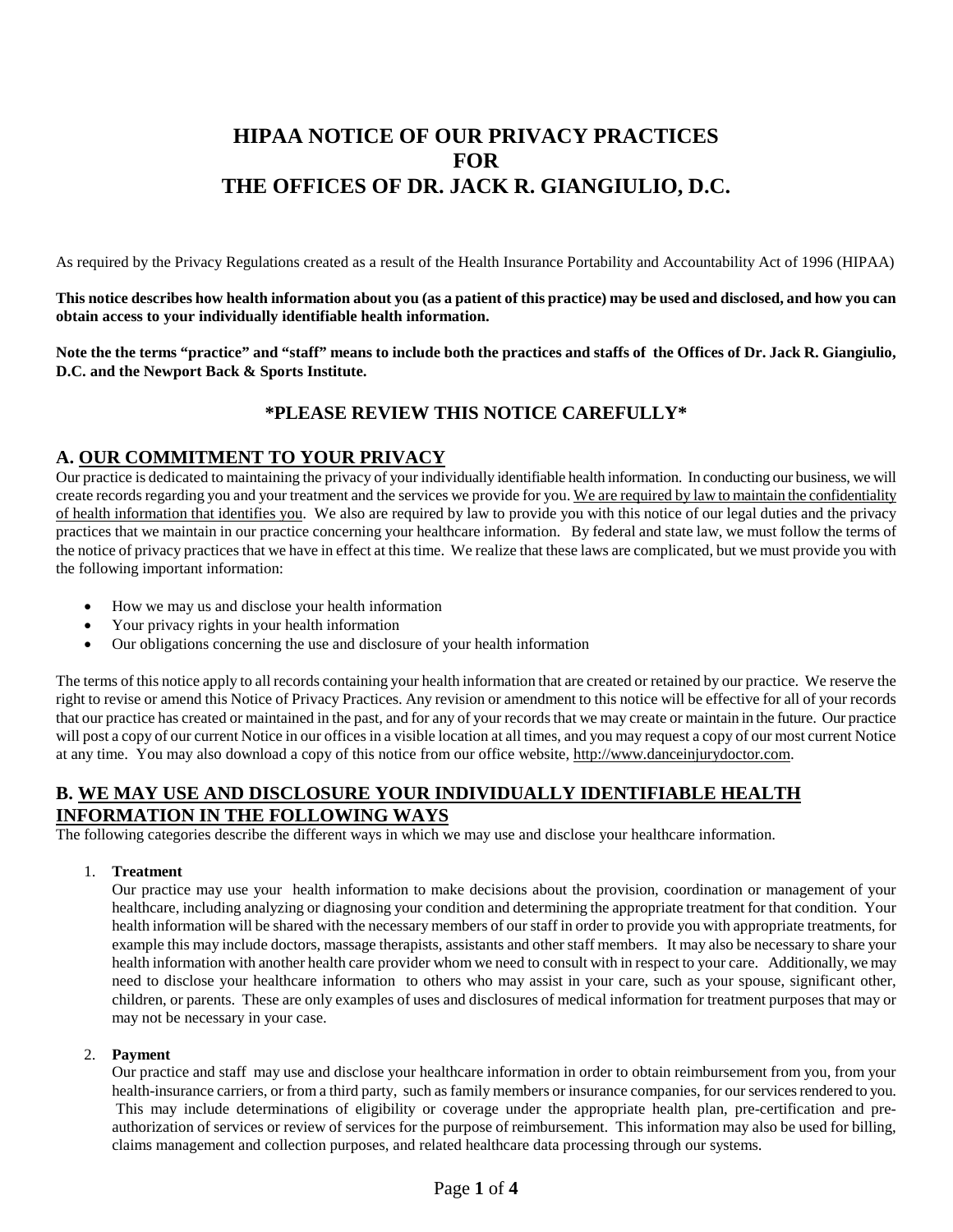#### 3. **Health Care Operations**

Our practice may use and disclose your healthcare information to operate our business. Your healthcare information may be used in our business planning and development operations, including improvementsin our methods of operation, quality control of care, and general administrative functions. We may also use the information in our overall compliance planning, healthcare review activities, and arranging for legal and auditing functions.

#### 4. **Appointment Reminders**

Our practice may use and disclose your healthcare information to contact you or a family member who answers the phone (or to leave a recorded message) to remind you of an upcoming appointment, or to schedule you an appointment , or to inform you that you missed appointment.

#### 5. **Treatment Options**

Our practice may use and disclose your healthcare information to inform you of potential treatment options or alternatives.

#### 6. **Health-Related Benefits and Services**

Our practice may use and disclose your healthcare information to inform you of health-related benefits or services that may be of interest to you.

#### 7. **Release of Information to Family/Friends**

Our practice may release your healthcare information to a friend or family member that is involved in your care, or who assists in taking care of you. For example, a parent or guardian may ask that a babysitter take their child to our office for care. In this example, the babysitter may have access to this child's medical information.

#### 8. **Disclosures Required by Law**

Our practice will use and disclose your healthcare information when we are required to do so by federal, state, or local laws.

## **C. USE AND DISCLOSURE OF YOUR IDENTIFIABLE HEALTH INFORMATION IN CERTAIN SPECIAL CIRCUMSTANCES**

The following categories describe unique scenarios in which we may use or disclose your identifiable health information:

## **1. Public Health Risks**

Our practice may disclose your healthcare information to public health authorities that are authorized by law to collect information for the purpose of:

- \* Maintaining vital records, such as births and deaths
- \* Reporting child abuse or neglect
- \* Preventing or controlling disease, injury or disability
- \* Notifying a person regarding potential exposure to a communicable disease
- \* Notifying a person regarding a potential risk for spreading or contracting a disease or condition<br>Penerting reactions to drugs or problems with products or dovices
- Reporting reactions to drugs or problems with products or devices
- \* Notifying individuals if a product or device they may be using has been recalled<br>Notifying appropriate covernment accouding) and outhority(ies) recarding the
- Notifying appropriate government agency(ies) and authority(ies) regarding the potential abuse or neglect of an adult patient (including domestic violence); however, we will only disclose this information if the patient agrees or we are required or authorized by law to disclose this information.
- \* Notifying your employer under limited circumstances related primarily to workplace injury or illness or medical surveillance

### **2. Health Oversight Activities**

Our practice may disclose your healthcare information to a health oversight agency for activities authorized by law. Oversight activities can include, for example, investigations, inspections, audits, surveys, licensure and disciplinary actions; civil, administrative, and criminal procedures or actions; or other activities necessary for the government to monitor government programs, compliance with civil rights laws and the health care system in general.

### **3. Lawsuits and Similar Proceedings**

Our practice may use and disclose your healthcare information in response to a court or administrative order, if you are involved in a lawsuit or similar proceeding. We also may disclose your healthcare information in response to discovery request, subpoena, or other lawful process by another party involved in the dispute, but only if we have made an effort to inform you of the request or to obtain an order protecting the information the party has requested. In general, we will require that the party that requests your records to provide a recordsrelease form, signed by you within the last 3 months.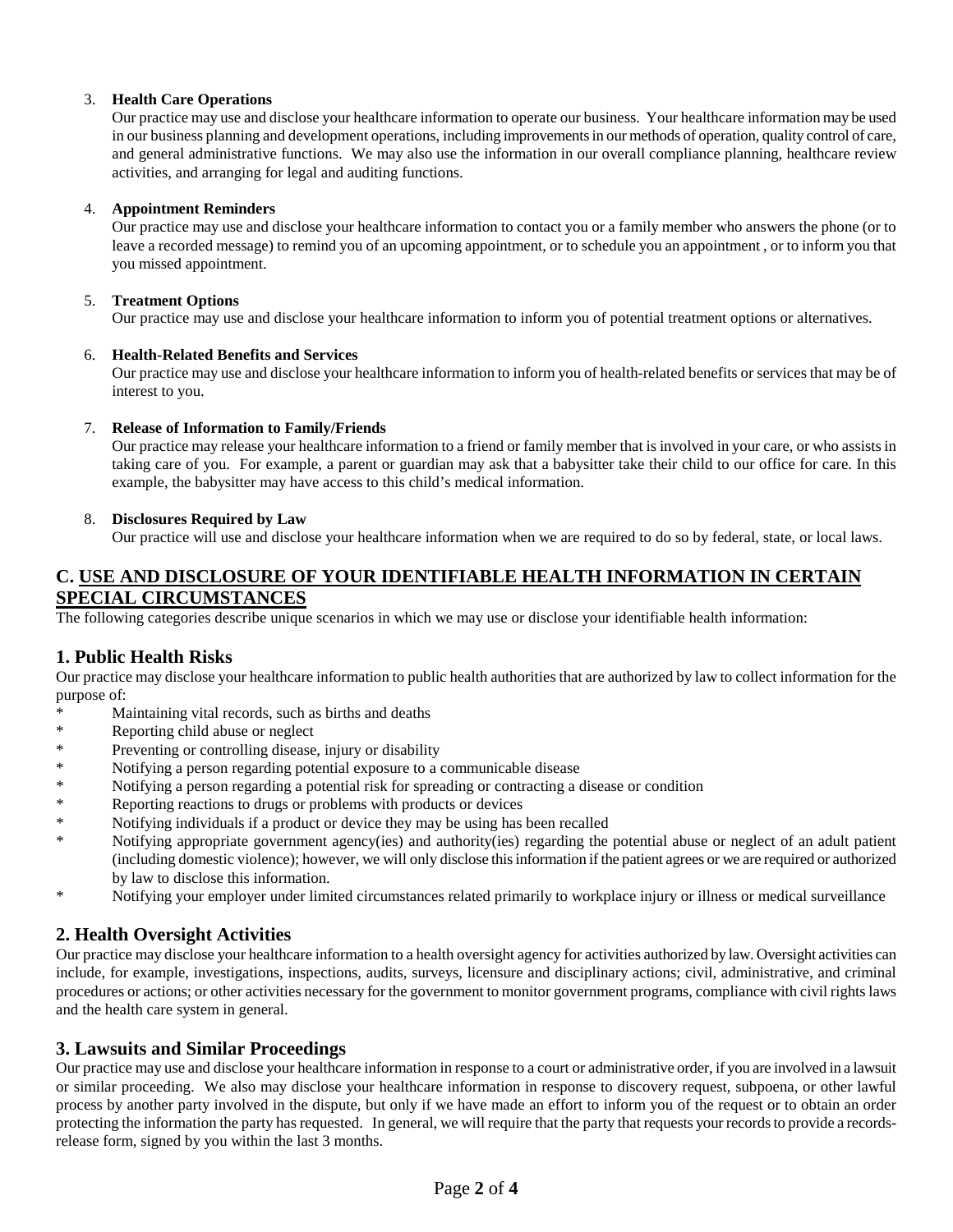## **4. Law Enforcement**

We may release healthcare information if asked to do so by a law enforcement official:

- \* Regarding a crime victim in certain situations, if we are unable to obtain the person's agreement
- \* Concerning a death we believe has resulted from criminal conduct
- \* Regarding criminal conduct at our offices
- \* In response to a warrant, summons, court order, subpoena or similar legal process
- \* To identify/locate a suspect, material witness, fugitive or missing person
- \* In an emergency, to report a crime (including the location or victim(s) of the crime, or the description, identify or location of the perpetrator).

### **5. Deceased Patients**

Our practice may release healthcare information to a medical examiner or coroner to identify a deceased individual or to identify the cause of death. If necessary, we also may release information in order for funeral directors to perform their jobs.

### **6. Organs and Tissue Donation**

Our practice may release your healthcare information to organizations that handle organ, eye or tissue procurement or transplantation, including organ donation banks, as necessary to facilitate organ or tissue donation and transplantation in you are an organ donor.

### **7. Research**

Our practice may use and disclose your healthcare information for research purposesin certain limited circumstances. We will obtain your written authorization to use your healthcare information for research purposes except when: (a) our use or disclosure was approved by an Institutional Review Board or a Privacy Board; (b) we obtain the oral or written agreement of a research that (i) the information being sought is necessary for the research study; (ii) the use or disclosure of your healthcare information is being used only for the research and (iii) the researcher will not remove any of your healthcare information from our practice; or (c) the healthcare information sought by the research only relates to decedents and the researcher agrees either orally or in writing that the use or disclosure is necessary for the research, and if we request it, to provide us with proof of death prior to access to the healthcare information of the decedents.

### **8. Serious Threats to Health or Safety**

Our practice may use and disclose your healthcare information when necessary to reduce or prevent a seriousthreat to your health and safety or the health and safety of another individual or the public. Under these circumstances, we will only make disclosures to a person or organization able to help prevent the threat.

### **9. Military**

Our practice may disclose your healthcare information if you are member of the U.S. or foreign military forces (including veterans) and if required by the appropriate authorities.

## **10. National Security**

Our practice may disclose your healthcare information to federal officials for intelligence and national security activities authorized by law. We also may disclose your healthcare information to federal officials in order to protect the President, other officials or foreign heads of state, or to conduct investigations.

### **11. Inmates**

Our practice may disclose your healthcare information to correctional institutions or law enforcement officials if you are an inmate or under the custody of a law enforcement official. Disclosure for these purposes would be necessary: (a) for the institution to provide health care services to you, (b) for the safety and security of the institution, and/or (c) to protect your health and safety or the health and safety of other individuals.

## **12. Workers' Compensation**

Our practice may release your healthcare information for worker's compensation and similar programs.

## **D. YOUR RIGHTS REGARDING YOUR IDENTIFIABLE HEALTH INFORMATION**

You have certain rights regarding your health record information, as follows:

**(1**) You may request that we restrict the uses and disclosures of your health record information for treatment, payment and operations, or restrictions involving your care or payment related to that care. We are not required to agree to the restriction; however, if we agree, we will comply with it, except with regard to emergencies, disclosure of the information to you, or if we are otherwise required by law to make a full disclosure without restriction.